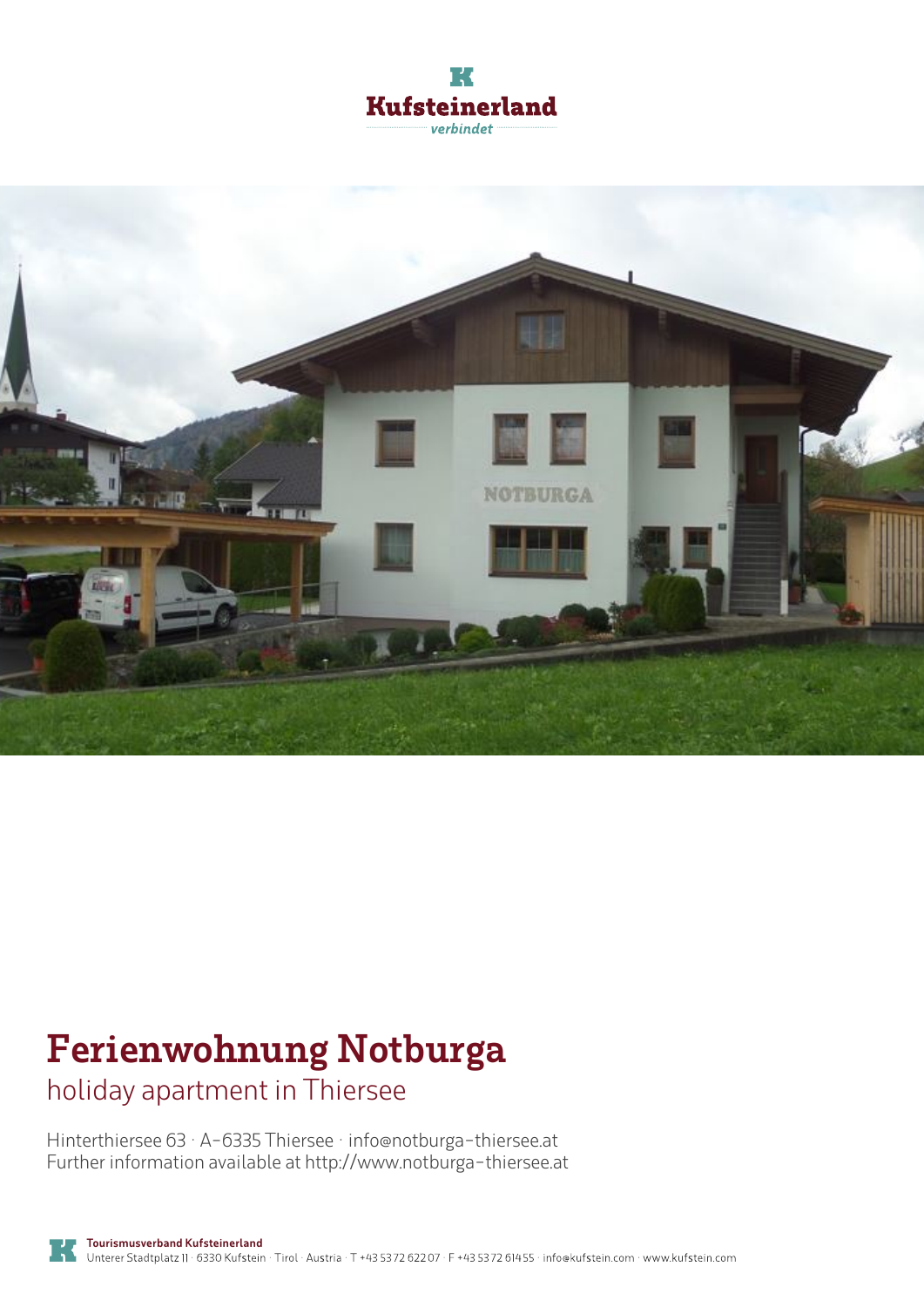

## **Ferienwohnung Notburga** holiday apartment in Thiersee

Our newly built apartment building, NOTBURGA, lies in <sup>a</sup> sunny, peaceful central location in the village centre. Ideal starting point for hiking and mountain biking tours. Close proximity to ski lift, cross-country skiing trails, tobogganing tracks, shops and restaurants.





#### Facilities

right at the cross-country ski trail · on the hiking path · meadowlands · near the forest · right on the slope · quiet location · central location · invigorated water

## **Rooms and apartments**

Current offers



#### **Apartment ["Schattberg"](https://www.kufstein.com/en/book/thiersee/holiday-apartment/ferienwohnung-notburga.html?utm_medium=PDF&utm_campaign=Vermieter-Prospekt&utm_source=Ferienwohnung+Notburga)**

New: spacious, bright and cosy living room, 2sleeping rooms, (mansard) completely equipped spacious kitchen, wardrobe, shower and separate WC, balcony to the south. 2-4 Personen · 2 Bedrooms · 55 <sup>m</sup><sup>²</sup>



**To the offer**